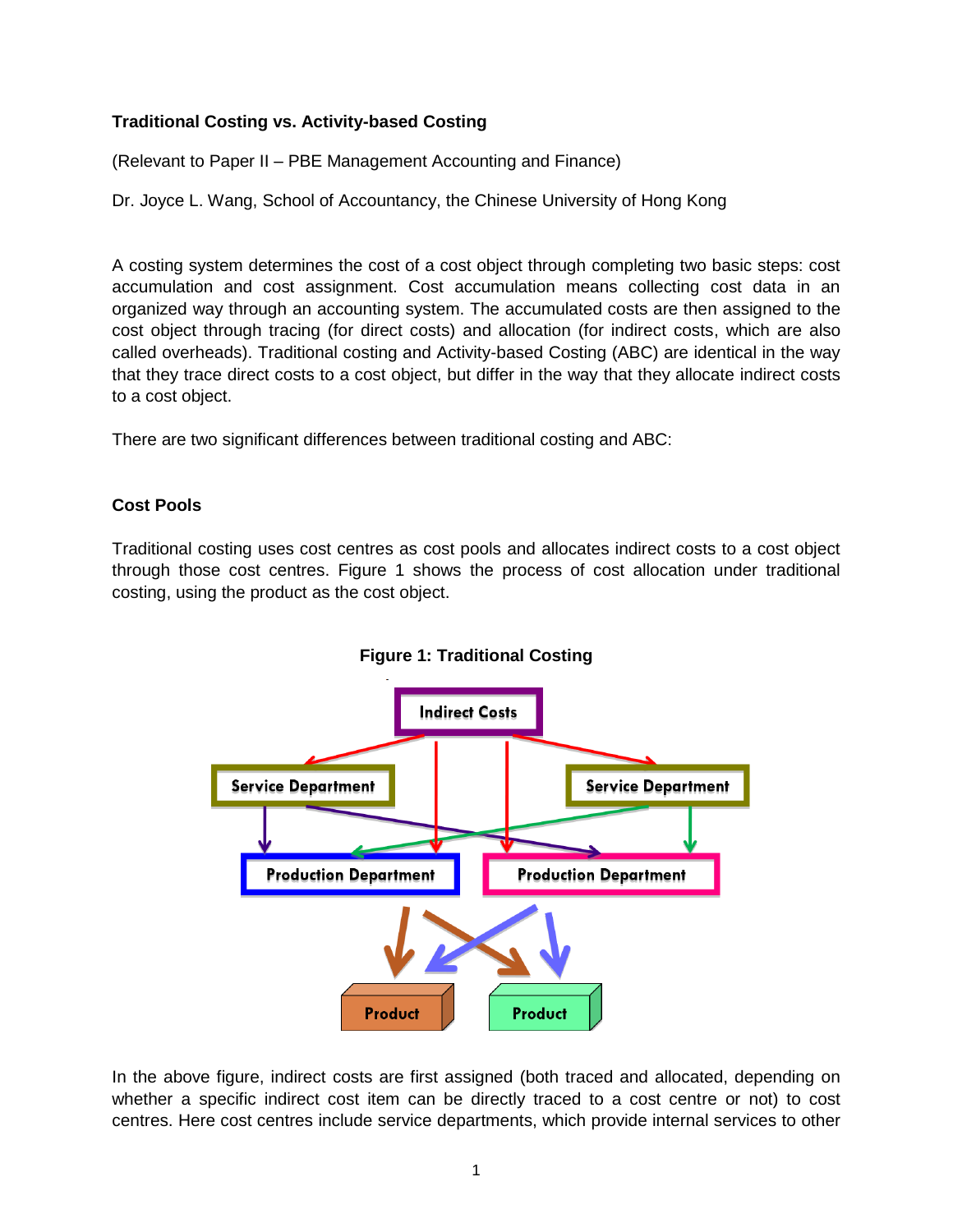departments, and production departments, which directly participate in the production process. The costs accumulated in service departments are then reallocated to production departments using the direct method, step-down method or reciprocal method. By this time, the indirect costs accumulated in production departments include the departments' own indirect costs and any indirect costs received from service departments. These indirect costs are then allocated to products by using the allocation rate (also called the absorption rate). Since assigning costs to cost centres and reallocating service departments' costs to production departments are both complicated topics and this article is about the difference between traditional costing and ABC, the remaining part of the article will focus solely on cost allocation from production departments to products.

Under ABC, cost centres are not used as cost pools to allocate indirect costs. Instead, activities are used as cost pools. Indirect costs are first accumulated in activity cost pools and then allocated to products using activity cost driver rates according to the products' requirements for different activities. Figure 2 shows the process.



**Figure 2: Activity-based Costing**

The choice of cost pools under ABC is more reasonable because companies consume resources as a result of conducting activities instead of having cost centres. For example, consider a company that claims to have a production department but does not conduct any production activities. Under traditional costing, it does not actually incur costs. However, the company will incur costs when the production department conducts production activities, such as handling materials, setting up machines, running those machines and doing quality control.

## **Allocation Bases**

Under traditional costing, the allocation bases used to allocate indirect costs are volume-based allocation bases. Examples include direct materials costs, direct manufacturing labour hours, machine hours, output volume, and so on. These allocation bases have a positive correlation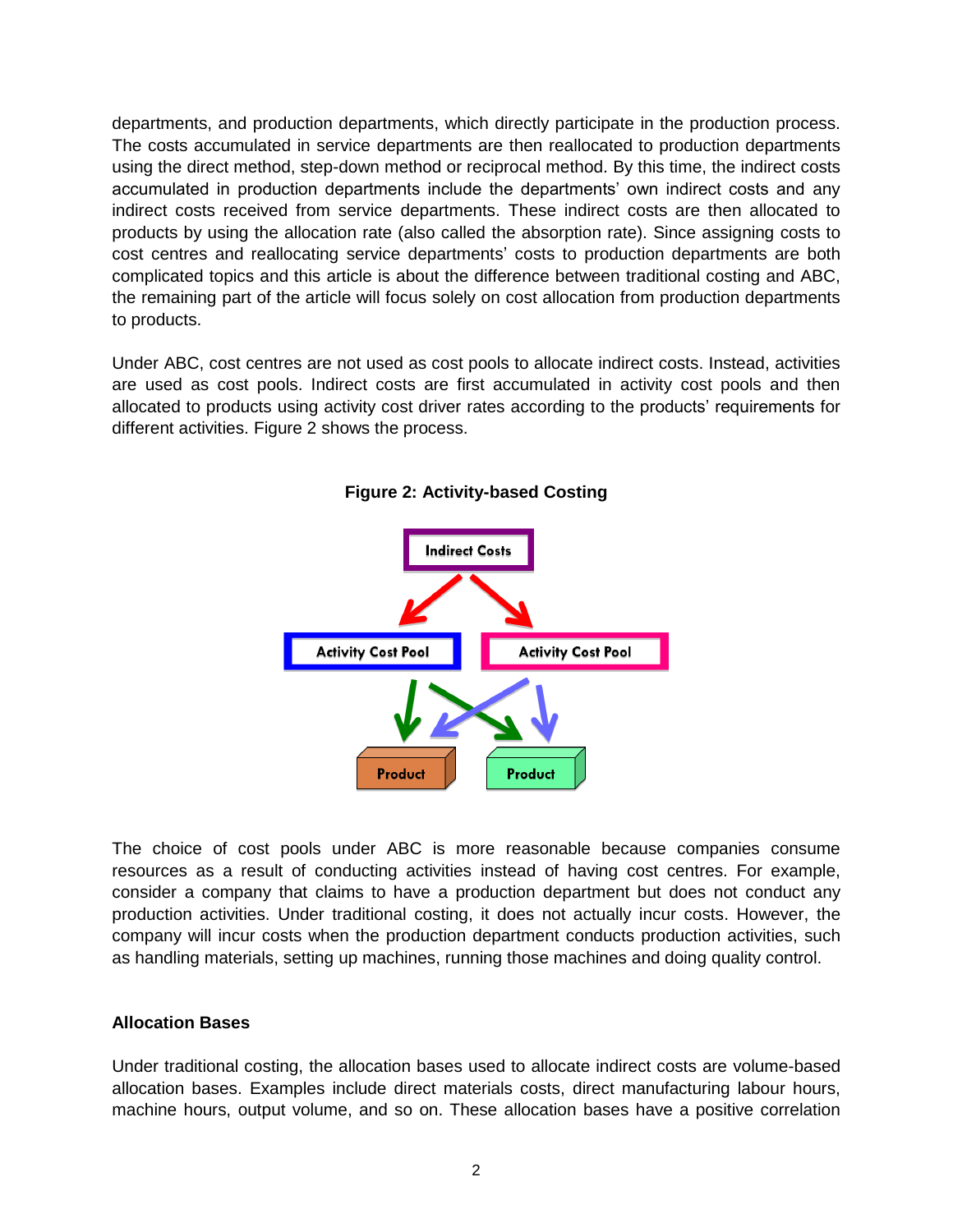with output volume. Therefore, they are called volume-based allocation bases. By using volumebased allocation bases, traditional costing simply assumes that all indirect costs are driven by output volume. However, this assumption is not realistic because many indirect costs are not actually affected by output volume. For example, the design cost of a product is affected by the complexity of the product. Once the product design is finished, the design cost is fixed no matter how many units of the product are finally produced. To recognize the diversity of operating activities, the ABC method classifies operating activities into four hierarchies and applies relevant allocation bases to allocate activity costs. The allocation bases chosen usually have a causal relationship with activities in different hierarchies, and thus they are also called activity cost drivers.

Table 1 provides a summary of cost hierarchy.

| <b>Activities</b>                                                                                                                                                                | <b>Examples of Cost</b><br>Pools                        | <b>Examples of Cost Drivers</b>                                                                                                                   |
|----------------------------------------------------------------------------------------------------------------------------------------------------------------------------------|---------------------------------------------------------|---------------------------------------------------------------------------------------------------------------------------------------------------|
| <b>Unit-level activity</b><br>Activities that are performed<br>on each unit of a product or<br>service                                                                           | (a) Electricity costs<br>(b) Product handling<br>costs  | (a) Machine hours<br>(b) Output unit                                                                                                              |
| <b>Batch-level activity</b><br>Activities that are performed<br>for each batch of products,<br>regardless of batch size                                                          | (a) Machine setup<br>costs<br>(b) Inspection costs      | (a) Number of setups<br>(b) Number of production runs                                                                                             |
| <b>Product-sustaining activity</b><br>Activities that are performed<br>to support each type of<br>product, regardless of the<br>number of batches or number<br>of units produced | (a) Product design                                      | (a) Number of components, which<br>reflects product complexity                                                                                    |
| <b>Facility-sustaining activity</b><br>Activities that are performed<br>to maintain business<br>operations but not directly<br>linked to a specific product                      | (a) Factory<br>supervision costs<br>(b) Plant insurance | (a) Direct labour hours, assuming<br>most of the factory manager's<br>work is related to managing<br>workers<br>(b) Square footage of plant space |

# **Table 1: Activity Cost Hierarchy**

By recognizing the diversity in activities and using relevant cost drivers, ABC releases the assumption that all indirect costs are driven by output volume. Thus it can provide more accurate cost information for decision-making purposes.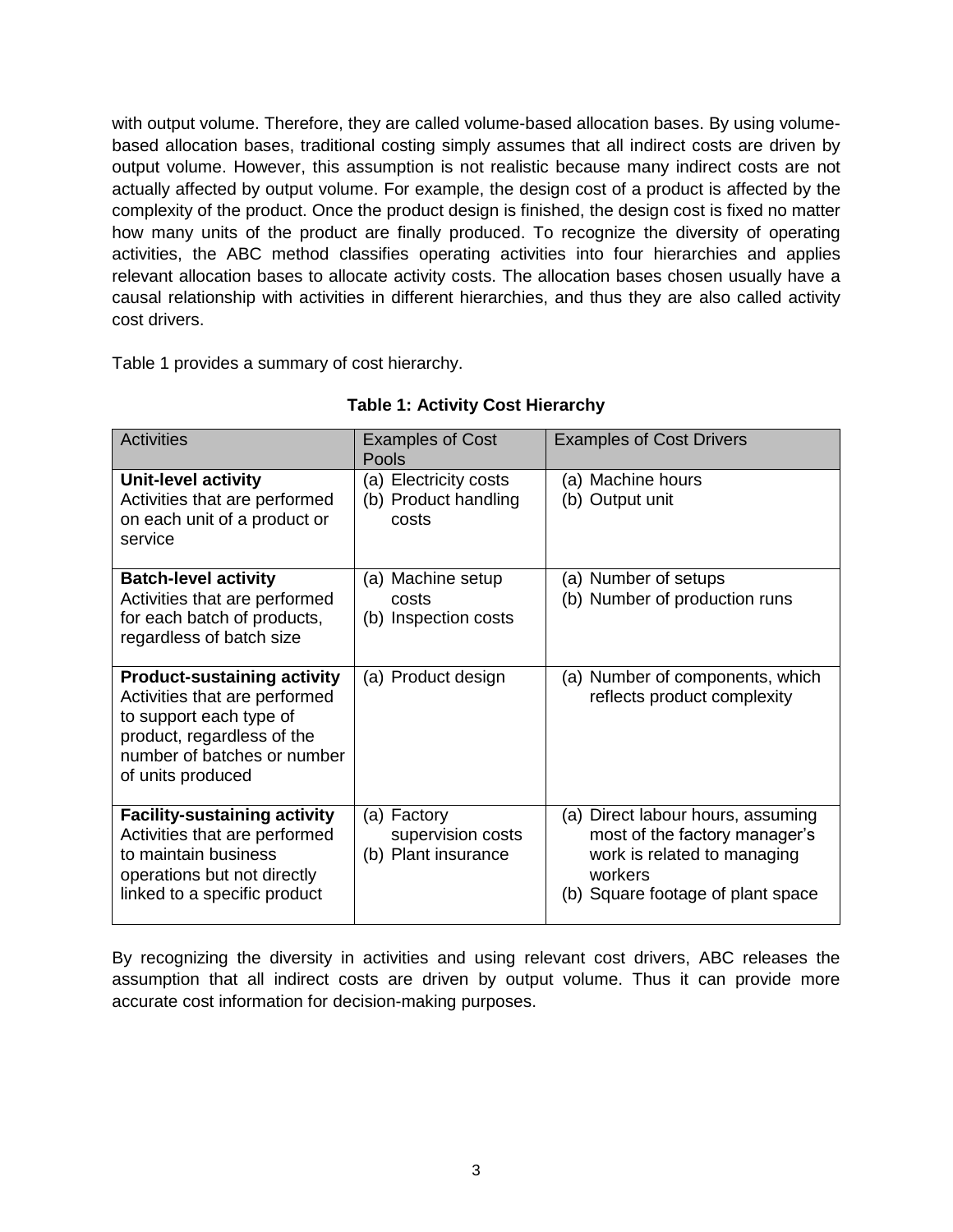## **Example**

PBE Co. is an ice cream producer. Currently it produces at capacity and sells ice cream in two flavours: vanilla and mocha-almond. The company is using traditional costing, under which indirect costs are allocated based on direct labour hours. The operating data for PBE Co. in March 2017 is as follows.

|                                           | <b>Vanilla</b> | <b>Mocha-almond</b> |
|-------------------------------------------|----------------|---------------------|
| Units produced and sold                   | 50,000         | 1,000               |
| Price                                     | <b>HK\$30</b>  | <b>HK\$50</b>       |
| Direct labour hours per unit              | 0.02           | 0.02                |
| Direct labour cost per hour               | <b>HK\$50</b>  | <b>HK\$50</b>       |
| Machine hours per unit                    | 0.01           | 0.01                |
| Machine setup hours per production<br>run | 4              | 6                   |
| Number of production runs                 | 50             | 10                  |
| Direct materials used                     | HK\$300,000    | HK\$10,000          |

The company incurs manufacturing overheads totalling HK\$1,275,000 in March 2017. An interview with the production manager shows that the following activities are required in the production process during the month.

| <b>Activity</b>          | <b>Hierarchy</b>               | <b>Cost Driver</b>     | <b>Costs</b>  |
|--------------------------|--------------------------------|------------------------|---------------|
| Run machine              | Unit-level activity            | Machine hours          | HK\$510,000   |
| Handle<br>production run | Batch-level activity           | <b>Production runs</b> | HK\$144,000   |
| Set up machine           | Batch-level activity           | Machine setup hours    | HK\$520,000   |
| Support products         | Product-sustaining<br>activity | Number of product      | HK\$101,000   |
|                          |                                |                        | HK\$1,275,000 |

## **Required:**

- 1. Calculate the profit for each product using traditional costing.
- 2. Calculate the profit for each product using ABC.
- 3. Comment on the results calculated above

## **Solutions:**

Requirement 1:

|                        | Vanilla (HK\$) | Mocha-almond<br>(HK\$) | Total (HK\$) |
|------------------------|----------------|------------------------|--------------|
| Sales revenue          | 1,500,000      | 50,000                 | 1,550,000    |
| Direct materials       | 300,000        | 10,000                 | 310,000      |
| Direct labour          | 50,000         | 1,000                  | 51,000       |
| Manufacturing overhead | 1,250,000      | 25,000                 | 1,275,000    |
| Gross margin           | (100,000)      | 14,000                 | (86,000)     |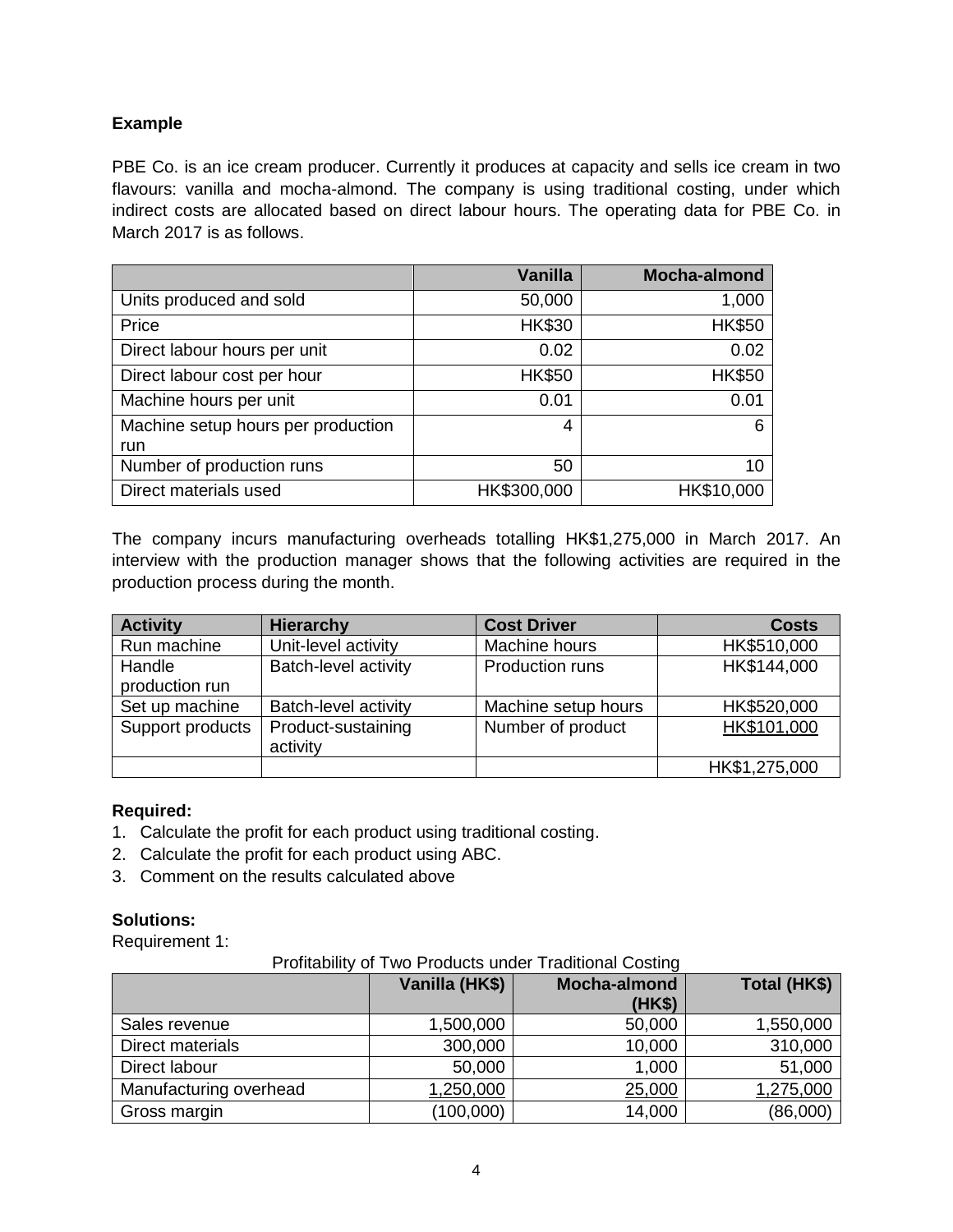#### Requirement 2:

| <b>Activity Cost Driver Rate</b> |                        |                |                  |                                 |                                |                                                      |
|----------------------------------|------------------------|----------------|------------------|---------------------------------|--------------------------------|------------------------------------------------------|
| <b>Activity</b>                  | <b>Cost Driver</b>     | <b>Vanilla</b> | Mocha-<br>almond | <b>Total</b><br><b>Activity</b> | <b>Activity Cost</b><br>(HK\$) | <b>Activity Cost</b><br><b>Driver Rate</b><br>(HK\$) |
| Run machine                      | Machine hours          | 500            | 10               | 510                             | 510,000                        | 1,000                                                |
| Handle<br>production run         | Production runs        | 50             | 10               | 60                              | 144,000                        | 2,400                                                |
| Set up<br>machines               | Machine setup<br>hours | 200            | 60               | 260                             | 520,000                        | 2,000                                                |
| Support<br>products              | Number of<br>products  | 1              |                  | $\overline{2}$                  | 101,000                        | 50,500                                               |

#### Profitability of Two Products under ABC

|                                                                        | Vanilla (HK\$) | <b>Mocha-almond</b><br>(HK\$) | Total (HK\$) |
|------------------------------------------------------------------------|----------------|-------------------------------|--------------|
| Sales revenue                                                          | 1,500,000      | 50,000                        | 1,550,000    |
| Direct materials                                                       | 300,000        | 10,000                        | 310,000      |
| Direct labour                                                          | 50,000         | 1,000                         | 51,000       |
| Manufacturing overheads                                                |                |                               |              |
| Run machine<br>(HK\$1,000 x 500; HK\$1,000<br>$\times$ 10)             | 500,000        | 10,000                        | 510,000      |
| Handle production run<br>$(HK$2,400 \times 50; HK$2,400 \times$<br>10) | 120,000        | 24,000                        | 144,000      |
| Setup machine<br>(HK\$2,000 $\times$ 200; HK\$2,000<br>$\times 60$     | 400,000        | 120,000                       | 520,000      |
| Support product<br>$(HK$50,500 \times 1)$                              | 50,500         | 50,500                        | 101,000      |
| Gross margin                                                           | 79,500         | (165,500)                     | (86,000)     |

## Requirement 3:

The result shows that traditional costing overcosted 'Vanilla' and undercosted 'Mocha-almond'. Although 'Mocha-almond' is a small-volume product, it consumes a lot of batch-related resources, as well as having the same product-sustaining cost as 'Vanilla'. Allocating overheads based on product volume using traditional costing results in product-cost cross-subsidization, which means that the high-volume product 'Vanilla' subsidizes the low-volume product 'Mochaalmond'. In other words, 'Vanilla' bears some of the costs that are actually consumed by 'Mocha-almond'.

According to the ABC result, 'Vanilla' is profitable product. However, due to the loss caused by 'Mocha-almond', the company suffers a loss as a whole. The company may improve its profits by: